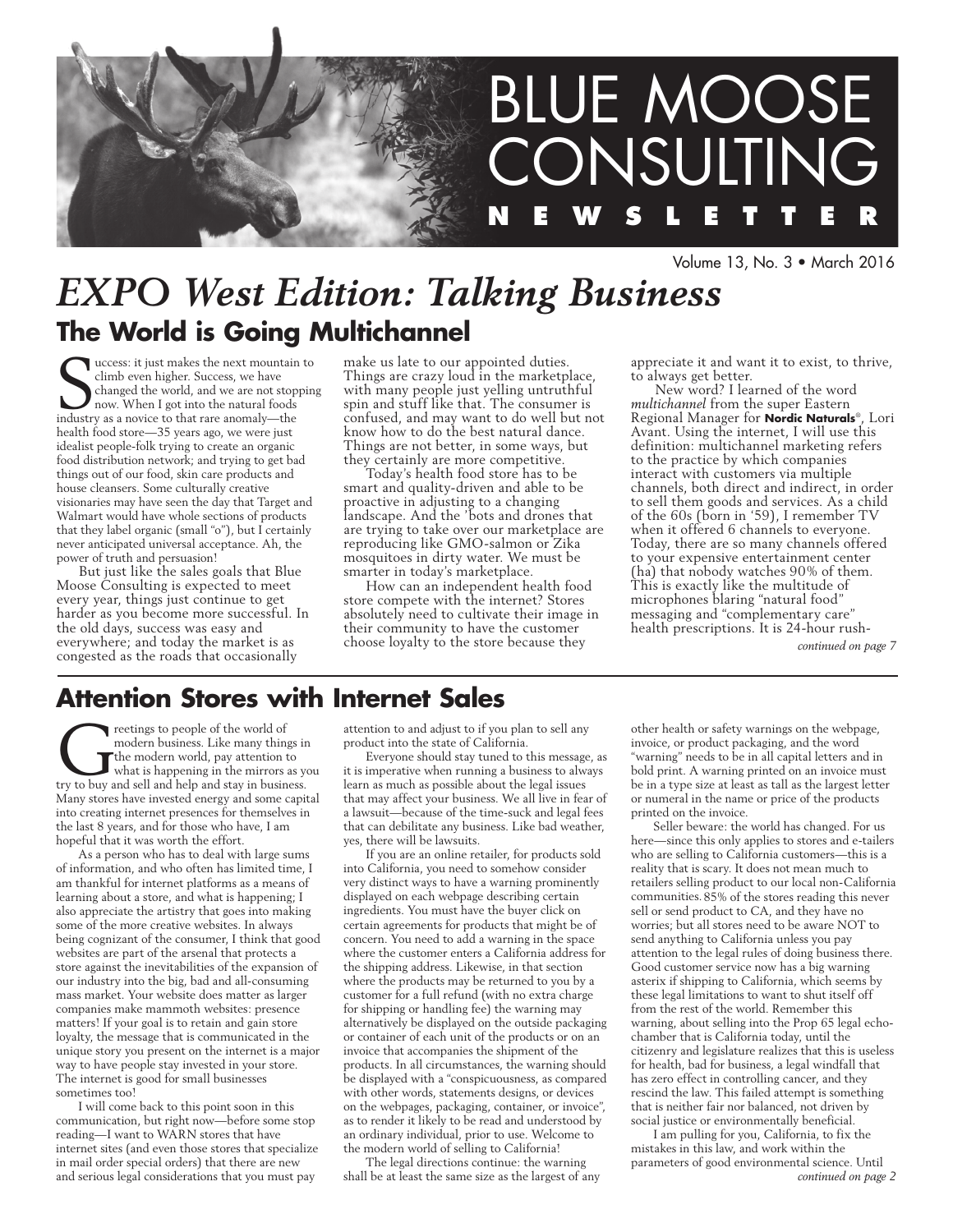then, we here in the rest of the country have to be aware and diligent, especially if you are a small health food store with a simple website set up to gain customers around the country. Avoid California to avoid lawsuits.

So, let's go back to the beginning, and discuss California Prop 65 and discuss your new culpability if you are found selling certain products into The Golden State of California from your store. This legal climate affects every area of the United States. Basically, the Attorney General of the State of California has stated that it is the responsibility of the Store and the Manufacturer to inform the consumer when selling product into the State that does not conform with the standards demanded from Prop 65. So, if you have a website, you should go to your IT-person and make the small but necessary changes; and, make sure your staff knows what needs to be done if ever you pack up a package and send it postal across country to the west coast CA-zip codes.

What is Prop 65? The initial intention of Prop 65 was noble. As we reflect on the realities of water poisoning from industries that ignore environmental stewardship, and degrade this lifegiving essential—[and now with Flint, Michigan, even State governments]—it seemed positive and life-centric to create laws to make sure that the water quality in California is safe for people, animals and plants to drink, and bathe in and hydrate with.

Titled *The Safe Drinking Water and Toxic Enforcement Act of 1986*, "Proposition 65" was the result of a voter initiative, where all voters voted on the issue with an overwhelming decision of 63% for and 37% against. Honestly, who could vote against safe drinking water, and against the reasonable expectation that the State should enforce violations where business (and residential citizens) put excess toxins into the environment? But this law was controversial from the beginning, because of the extreme standards that were presented by the law and added in later adaptations. Basically, California made a decision through its citizenry that the United States laws for clean water as defined nationally by The Clean Water Act [33 U.S.C. §1251 et seq. (1972)] were not good enough, and they attempted, theoretically to make their water cleaner.

"In 1986, California voters approved an initiative to address their growing concerns about exposure to toxic chemicals. That initiative became the Safe Drinking Water and Toxic Enforcement Act of 1986, better known by its original name of Proposition 65. Proposition 65 requires the State to publish a list of chemicals known to cause cancer or birth defects or other reproductive harm. This list, which must be updated at least once a year, has grown to include approximately 800 chemicals since it was first published in 1987.

Proposition 65 requires businesses to notify Californians about significant amounts of chemicals in the products they purchase, in their homes or workplaces, or that are released into the environment. By providing this information, Proposition 65 enables Californians to make informed decisions about protecting themselves from exposure to these chemicals. Proposition 65 also prohibits California businesses from knowingly discharging significant amounts of listed chemicals into sources of drinking water. http://oehha.ca.gov/prop65/background/ p65plain.html ."

## *continued from page 1* **Aromaland Candle Promo**

#### **Candles 10% OFF in units of 4 ea. per scent**

Here is a way to build energy so that every MOM gets a candle from your store this year that is made with therapeutic-grade essential oils; in the Sante Fe, New Mexico

Sale from March 01- May 15th on these items

**Lovable Scents** • LAVENDER • PETITGRAIN + LILY • WHITE PEACH Stock them all (must buy each candle + scent in units of 4 ea.)

~ *Petitgrain + Lily* blend brings together the subtle scent of citrus in blossom with fields of wild lilies. The greenish, woody citrus scent of Petitgrain & the scent of wild lily offer a light yet sophisticated bouquet of an Italian garden.

~ *White Peach* offers the scent of delicate peach blossoms with the renewal + warmth of spring. Bring this bright scent into your home to recapture & enjoy these delightful, pleasant, & revitalizing moments anytime of the year.

~ *Lavender* blended with Sweet Orange, Marjoram, Geranium, Cedar + Frankincense is one of our most popular blends. This calming + relaxing Lavender-based synergy provides a complete Aromatherapy experience that nurtures + calms the mind. It offers a very fresh, yet relaxing aroma anytime.

**Styles:** • Sand Porcelain • Timeless Porcelain • Amphora Porcelain of any of the three [3] aromatherapy blends above

• Beautiful rich cream colored porcelain candle container handcrafted in USA • Natural environmentally friendly Soy Wax grown in USA

• Lead-free paper wick

#### *Bliss in Every Bottle™*

But then the State of California went further, and they decided to make a public policy defining "the things that cause cancer": here is where California got stupid the first time! Now the Bill lists 800 "chemicals" that include minerals that are in the soil. Funny thing is that the California legal system decided to make an exception for "California soil"—because that business is so large. So now, if someone sells a food (by everyone's definition) like fruits, vegetables, or chocolate into California, they could be accused of selling poisonous, toxic, cancerous foods… and they can be sued.(California has 163,327 lawyers, more than any State but NYC!). Exemption: the California food industry. (laughing at some laws is sometimes all that we can do!)

Since we are in this time zone, we often want to spend our energy in the here and now. I suggest, it is also good to know that if this happened in a big State once already, then we should have a "beware-attitude" about the possibility of this happening in a State legislature near you. Be informed, and vocal and active!

So for most of us East-coasters, we have just written this off as, "those wacky Californians." We should, though, consider what and why before we ultimately conclude that this is just a stupid bit of law-making. We in our industry are the people along with the EPA (Environmental Protection Agency)—who care about toxins in our foods and bodycare and cleaning supplies. So, YES, we do care about dangerous toxins, if they are present in our food supply. So, YES, many of those 800 toxins should be "legislated" and controlled. And, the EPA already does that. Californians are happy, I guess, to pay tax dollars twice!

What is nonsensical is the misappropriation of concerns for the environmental contaminants that are ever-present in our world now. So, we are polluting our planet at a rapid rate: and we have tepid actions. But we get people scared about their food and nutrition! We are all exposed to unhealthy amounts of dioxins and PCBs (and pharmaceutical drugs in the water supply) way more than we need to be: and we continue to allow the polluters to get tax breaks while they

pollute. To be clear, the EPA has been spending taxpayer dollars for decades to determine what amounts of some of these things would be deemed unsafe and dangerous (though no one is touching the pharmaceuticals in the water supply). The standards are all already there and are under constant review. I am all for government standards, and testing; and I hope that you are too. Superfluous and stupid legal obstacles: I hope we all detest them.

California just decided to go further. So, they made up more stringent numbers, to be more safe, and they classified all things somewhat equally: they made up buffers determined quickly and with a decision to ignore the larger world consensus—data and science that had been accumulating from fellow citizens, world toxicologist for years: many of them working in California. To this State, chocolate needs a cancer sticker to be legally sold in California. California science: chocolate is a primary carcinogen. I don't use this term often, as I abhor it: but we can call this a nanny-state!

Again, if it was "what happens in California stays in California", then I would be laissez-faire about it: but the reach of law often does not work that way. So if they want niche-targeted numbers for water and products in their State, then, go for it CA. If your shenanigans get legally aggressive toward the sane world, then you have crossed the line of respectability!

But then there is the food supply: that always hits close to home. Again, I don't want to chastise them on their puzzling stipulation that California growers are held to a different set of rules in their legislature than food producers who ship into the State, but what is the science behind their assessment that their numbers are scientifically accurate and the rest of the civilized world's data is incorrect? Why interact with other experts: why not just make up your own rules? There are many laws that hurt our food supply, but this one gets sticky with its assault on normal commerce.

Minerals are the bugaboo that have the food industry scratching their unified head, and this is where it comes home for the food and

*continued on page 6*

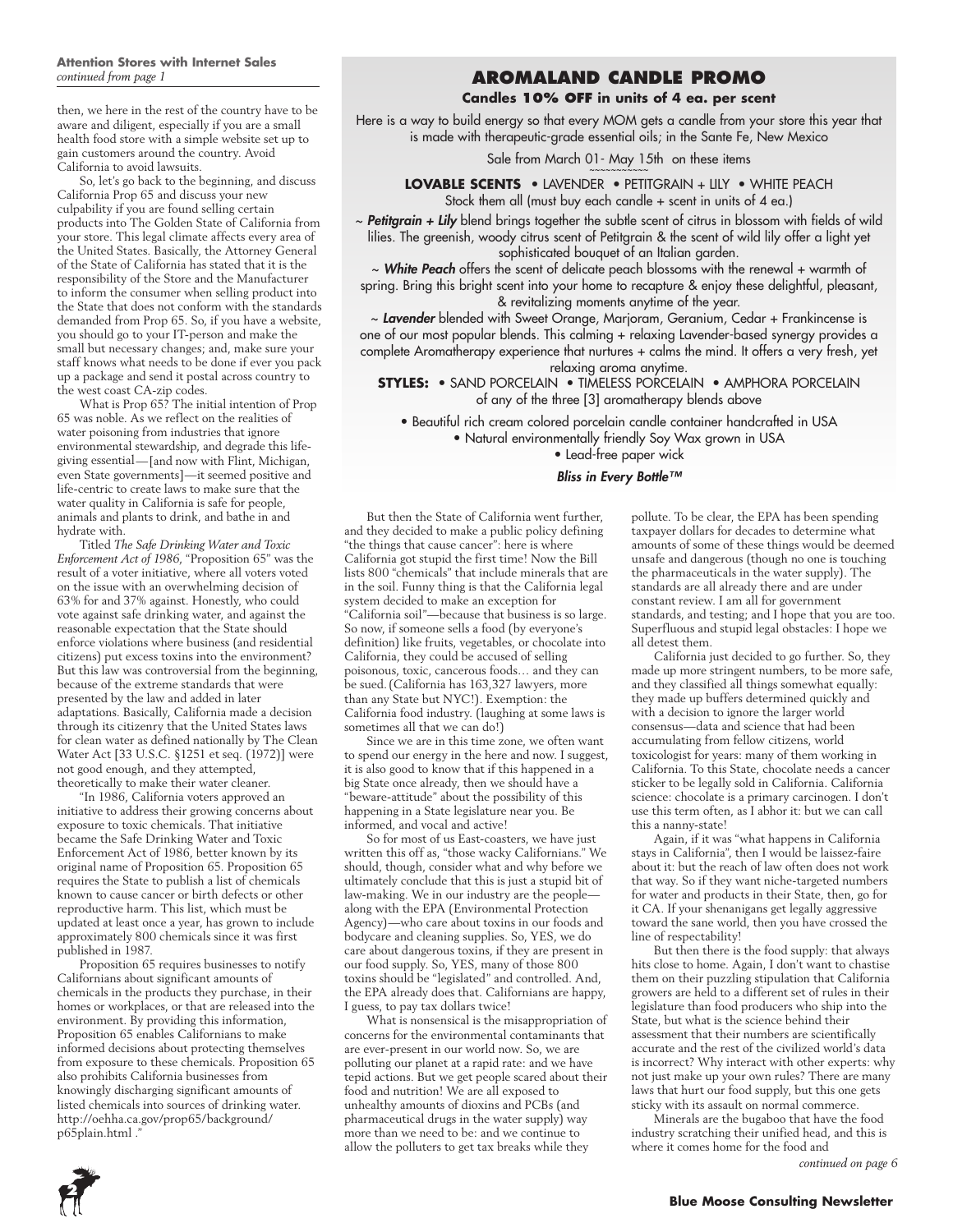

*March Herb Pharm® Sales Promotions* **Herbs for Gastrointestinal Health 3 Ways to Participate:**

**A. Mix & Match any of the items** on Promo + receive a **15% OFF** discount, **no minimums**

**B. Buy a Minimum of 3 units of all items** on the Promo + receive a **20% OFF** discount

**C. Buy a minimum of 6 units of all items** on the Promo + receive a **25% OFF** discount Buy-in Dates: through March 31st

Reorders: same discount structure. 4 oz liquids: same discounts apply

#### **ITEMS ON PROMOTIONS: \* Intestinal Soother™ \* Intestinal Tract Defense™ \* Digestive Bitters \* Peppermint Spirits**

FORMULAS: \* Intestinal Soother™: Chamomile flower^, Fennel seed^, Turmeric rhizome^,<br>Wild Yam rhizome^, Cinnamons bark^, Peppermint leaf^, Peppermint essential oil^ \* Intestinal<br>Tract Defense™: Black Walnut green hull, Sw Clove flower bud^, Cardamom seed with pod^, Ginger rhizome^ \* Digestive Bitters: Angelica<br>root^, Hyssop leaf & flower^, Juniper berry^, Cardamom seed with pod^, Ginger rhizome^,<br>Gentian rhizome & root^, Anise seed^^, Ginn

intended to diagnose or treat any illness or disease

**SUPER BOGO deal** on these best-selling herbs  $\bullet$  Milk Thistle veggie caps BOGO packs  $\mathop{\rm code}\nolimits$ : KMILKBO whsl: \$11.00 MSRP \$22.00: high actives w/o harsh chemicals! • Saw Palmetto veggie softgels BOGO packs code: KSAWBOGO whsl: \$10.50 MSRP \$21.00: high actives w/o harsh chemicals! Buy one at regular cost, get one **FREE!**  While supplies last!!! [no other discounts apply]

Not represented by BMC in NJ Not represented by BMC in NJ, SC Expo West 2016 booth #1759 visit the booth to EMBRACE THE TASTE

# **ámalaya**

HERBAL HEALTHCARE **TEETH & GUM HEALTH now have more allies NEW in March - more Botanique toothpastes:**  5.29 oz. (150 gm.): Expo West launch • Whitening Complete Care Toothpaste Simply Mint with fruit enzymes that whiten teeth • Whitening Complete Care Toothpaste Simply Peppermint

- Complete Care Toothpaste Simply Mint
- Complete Care Toothpaste Simply Peppermint
- Complete Care Toothpaste Simply Cinnamon
- Complete Care Toothpaste Simply Spearmint

#### **March Sale items**

**• PURE HERBS**: all 3 non-GMO Project certified ^ Ashwagandha 60 caplets. USDA-certified Organic + ^^ Turmeric 30 veggie caps + 60 veggie caps

• **HERBAL FORMULAS**: Energy & Adrenal Support\* ^^StressCare® 120 veg caps + 240 veg caps

new video: www.youtube.com/watch?v=xDQUWub2dVs

*March Promotion Parameters* **~ 15% OFF** wholesale: buy 1-2 items on sale must purchase 3 pieces of any one (1) item to qualify **~ 20% OFF** wholesale: buy all 4 items on sale

must purchase 3 pieces of each item to qualify

 $~\sim$  for Independent retail store accounts only.  $~\sim$  must mention Promo when ordering for

#### **NOTES:**

~ YOU MUST: see the new LiverCare® Gravity Feed display ~ Himalaya is launching a new product this month: **Curcumin Complete**®: now THAT is intriguing…!!

~ **StressCare®** latest product to join non-GMO certified list. 42 products now non-GMO = 80% of line =verified

~ **LiverCare®** Better Nutrition's Best of Supplements Award for Detox/ Cleansing & Liver Support

Not represented by BMC in NC, SC www.betternutrition.com/best-of-supplement-awards-2015/ also NON-GMO



*EXEMPLIFYING INDUSTRY LOYALTY FOR 25 YEARS* **NEW ITEMS NOW AVAILABLE.** New Item Discounts apply **EarthSweet® Chewables Melatonin Tablets** *Help to promote restful sleep for those affected by occasional sleeplessness\** Available in 3 potencies  $-1$ ,  $3 + 5$  mg chewables AND in 60 & 120 counts • Kof-K Kosher-certified • Non-GMO • Vegan/Vegetarian • Natural Raspberry Flavor<br>#990/991: 1 mg Potency 60/120 Chewables<br>#993/994: 3 mg Potency 60/120 Chewables<br>#996/997: 5 mg Potency 60/120 Chewables \$3.98/MSRP \$7.95<br>**Adv (Natural Raspberry Flavor) •** 60 ct. # 906 • 120 ct. # 913 The very 1st of many formulas in the new Targeted Choice® whole food-based, structure-function line: **Targeted Choice® Sleep Support Vegetable Capsules** *~ whole food-based sleep formula ~ Non-GMO ~ Vegan ~ Kosher certified ~ Sustainably-harvested extracts* #2004 30 ct #2006 60 ct **• 5-HTP 100 mg Vegetable Capsules** containing 5-hydroxytryptophan extracted from the seed of the African plant *Griffonia simplicifolia. ~ Non-GMO ~ Vegan ~ Kosher certified* 

× Sustainably-harvested extracts #051 60 ct #053 120 ct<br>
This summer's favorite Garcinia choice: sold only to health food retailers<br>
• Bluebonnet's Skinny Garcinia ™ Vegetable Capsules: with Super CitriMax®<br>
Garcinia cam ~ Kof-K Kosher-certified, NON-GMO #1102 60 ct #1104 90 ct

*~ make endcap space now for Earth Day featuring Bluebonnet's 25th Anniversary Bluebonnet Super Earth® EARTH DAY Promo* Look for details soon! Buy-in dates March 21 to May 06.<br> **CHANGE YOUR WORLD. Earth Day April 22**<br> **Highlighting the Bluebonnet SUPER EARTH® products**<br> **Products** 

**Bluebonnet: The Most Certified Supplement Brand** *Thank you Bluebonnet for your support & leadership in guidance about Prop 65.* Bluebonnet Super Earth® OrganicGreens Better Nutrition's Best of Supplements Award for Energy . www.betternutrition.com/best-of-supplement-awards-2015/ Expo West 2016 Booth #1529



**Up to 91% of Americans are Deficient in Omega-3s Are you Getting Enough Omega-3s? "Most People Aren't"**<br>Choose which is right for you + Love Your Heart with Omega-3s<br>Maintenance, Proactive, High Intensity<br>FOCUS = Omega One, Ultimate Omega 2x<sup>®</sup>.<br>Alter Omega 2x<sup>®</sup>.

**Speak with your Nordic Naturals® Rep about: • 5-case Promotion opportunities at discount once every month**

**25% OFF** (an additional 5% for Retail Partners) • NEW ITEM placement: perfect time to introduce these super items,<br>the next generation: higher potencies in natural triglyceride form<br>• Ultimate Omega® 2x, #2150 60 softgels • Postnatal Omega-3 #1758 60s in a box<br>• Omega O

**NEW ITEMS: the message is: Bigger Stronger, Better** innovation… a game changer, in natural triglyceride form Omega One - highest potency, smaller pills for Seniors + the ignored teen market

~~~~~~~~~~~~~~~~~~~~~~~~~ **• New SPORTS NUTRITION products with the NSF-Certified for Sport® logo** • Nordic CoQ10 Ubiquinol Sport #1501 60 ct. • Nordic Probiotic Sport #1673 60 ct.

#### ~~~~~~~~~~~~~~~~~~~~~~~~~~~~ **LAUNCHING @ Expo West:**

• **Omega Curcumin concentrated Omega-3s plus potent antioxidants:**

optimized curcumin, l-glutathione + NAC<br>• **Probiotic Gummies KIDS:** comprehensive probiotic formulas for ages 2+.<br>1.5 billion live cultures + prebiotic fiber in a yumm**y** merry berry punch flavor<br>• **Vitamin D3 Gummies KIDS** 

flavor

This year's best-selling Nordrain Contractor CONDITION BOOTHERS display<br>buy BIG for the most important daily nutrient. [display dimensions  $18 \times 18 \times 63$ "]<br>PROMOTE: 24-ct display, mix & match, in units of 6 ea. 25% OFF • Arctic Cod Liver Oil™ 180 softgels #57885 • Omega 3 180 softgels # 3760 • Complete Omega™ 180 softgels #3770 • Ultimate Omega® 180 softgels^ # 3790

^the industry's BEST-SELLING PRODUCT **~~~~~~~~~~~~~~~~~~~~~~~~~ EXCITING NEW FLOOR DISPLAY AVAILABLE** ~ make it the size that works for you **~ mix & match @ 25% OFF from a huge selection of products** ~ make a theme that will reach new customers ~ clean looking display, with strong brand

Not represented by BMC in NJ, SC & parts of PA & NC messaging **Expo West 2016 booth #2120**

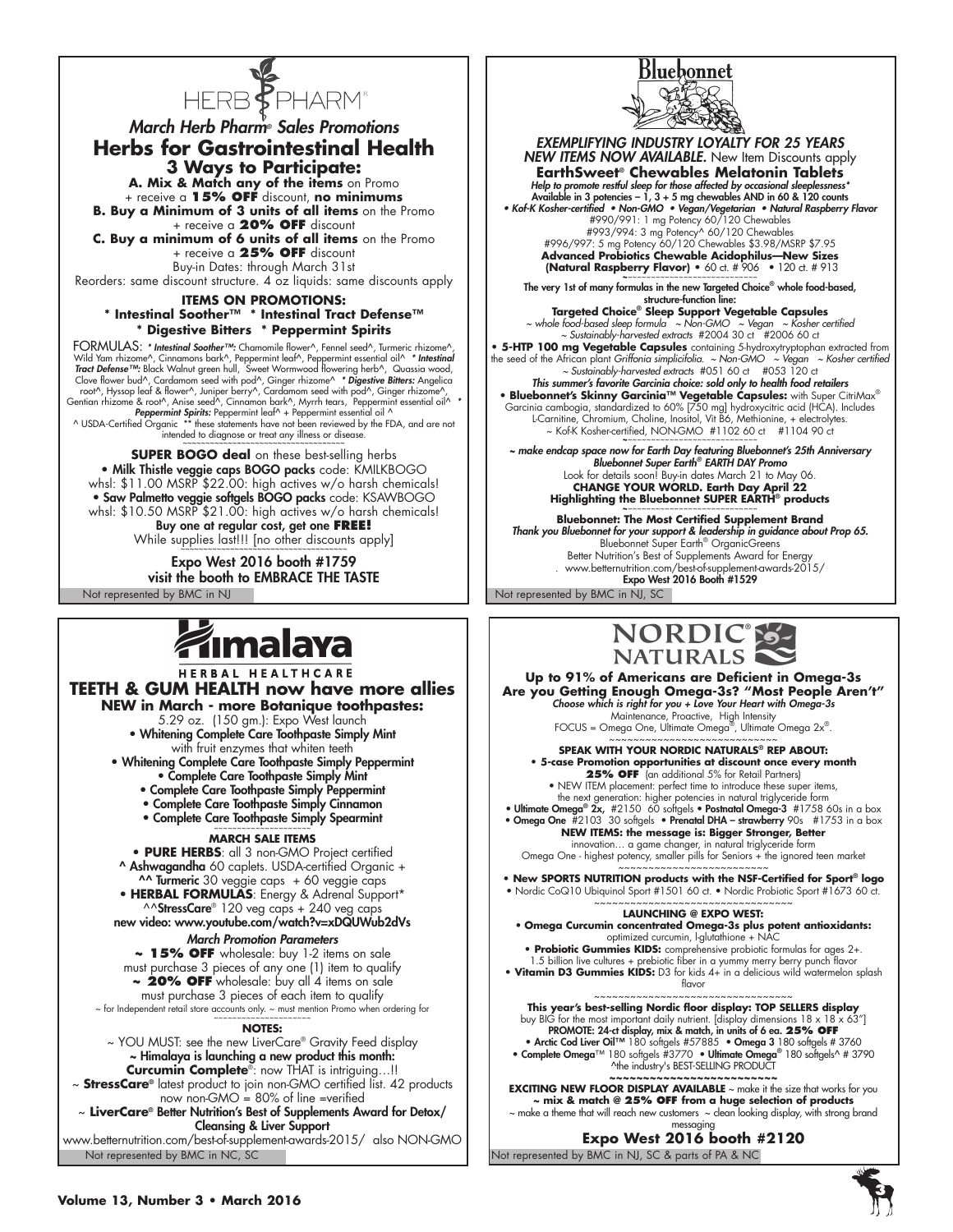





*bacteria for better health."* Expo West 2016 booth #1929



**March 2016 Line Drive 20% OFF invoice** 

direct orders only

**LAUNCHING @ Expo West the next generation of lip balms** Eco Lips was founded in 2003 to be the most sustainable lip balm on the planet with a focus on the supply chain. They rose to the next level when they introduced a biodegradable package with the ONE WORLD Eco Tube (a 100% Biodegradable paper Tube) with a lip balm that is also organic, fair trade and Non-GMO. Get excited with what is next…… *"I am gonna have fun and do good for the world"* ~ stay-tuned, be ready: #putongoout (hashtag) ~ 2nd clue: where is POGO? ~~~~~~~~~~~~~~~~~~~~~~~~~ PRODUCT UPDATES: *New labels are all coming through for these items* • Eco Lips MEDICINAL lip balm is now Non-GMO Project Verified.

• Eco Lips GOLD + HEMP now NON-GMO • THINK CROSS-MERCHANDISING: two best sellers now also as peggable lip balm blister packs:

~ Eco Lips Zinc lip balms ~ Mongo Kiss lip balms • The classic **Eco Lips GOLD** is now the 1st to market

with Fair Trade Certified™ Organic Baobab Oil • Bee Free is now NSF-certified Fair Trade certified *WOW, that is lot of earth-friendly progress* like + follow Eco Lips on Facebook: https://www.facebook.com/ecolips/

~Line Drive 20% OFF invoice: direct orders only

Expo West 2016 booth #4320

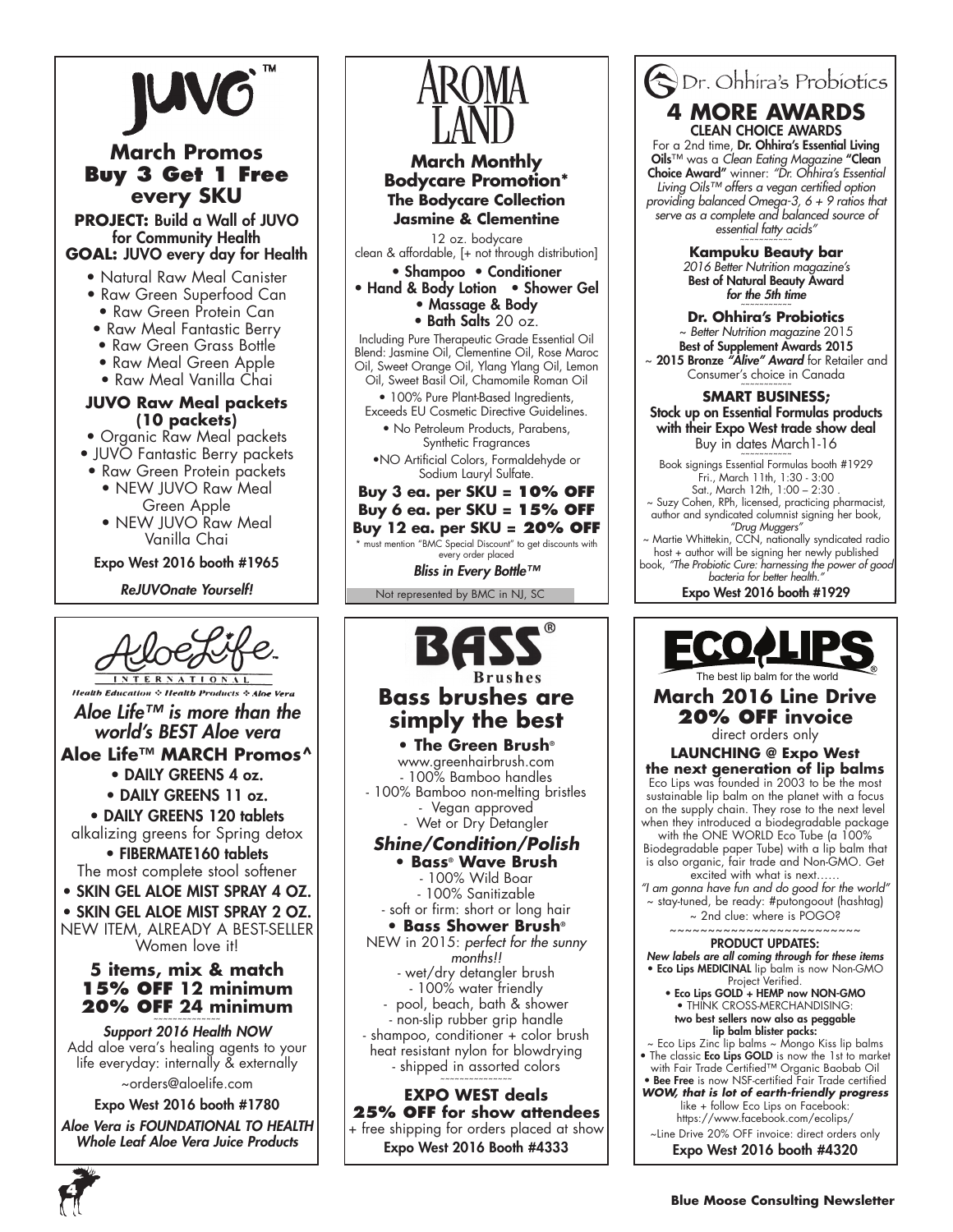# bodyceuticals

organic bodycare

*We welcome NEW products this year at* 

*Expo West …and you can get them early here!*  **Expo West pre-launch deal: 15% off lip balms FREE display with 12-pak!** USDA Certified Organic .15 oz - available in

12-pack

**• Calendula + COCONUT Lip Balm** We're nuts over this raw coconut soothing lip balm! Our same formula you know and love, now in a

popular tropical flavor! **• Calendula + BANANA Lip Balm** You'll go bananas over this new yummy organic lip treat! Our same smooth calendula formula, in a unique fruity flavor the entire family will love!

~~~~~~~~~~~ **Pre-launch deal: 15% OFF 6 pack w/FREE display!**

**• NEW! INK POT - Calendula Tattoo Balm** 2 oz metal jar – intro available as 6-pack Care for your body art with our award-winning organic bioactive salve formula. A multi-purpose skin & grooming formula for: · tattoo after care · hair & scalp · moustache & beard care · nail + skin care

• **NEW! INK STIK - Calendula Tattoo Balm**  .5 oz tube – intro available as 6-pack

Our classic award-winning bioactive salve formula in a convenient pocket size. A handy way to care for your skin + your investment!

 $\sim$   $\sim$   $\sim$ 

MUST use CODE "BMCMARCH10" on new skus to receive discount\*\*\* Offers good between 3/1 and 3/31

Expo West 2016 booth #3912 www.calendulaskincare.com

# ımmune **HEALTH BASICS**

CLINICALLY PROVEN IMMUNE SUPPORT

*March Promotion* Order totals after discount: **10% OFF orders totaling \$250 15% OFF orders totaling \$500 20% OFF orders totaling \$1000**

Wellmune WGP® a natural food, beverage + supplement ingredient clinically proven to strengthen your immune system. Safe for everyday use to help you #BeWellStayWell.

How Immune Boosting Wellmune Works youtube page: https://www.youtube.com/ user/Wellmune

## youtube clips for YOU to use

~ How Immune Boosting Wellmune Works by Wellmune (27 seconds)

- ~ How Immune Boosting Wellmune Works (Full Version) (2.25 minutes)
- ~ How Immune Boosting Wellmune Works (Espanol) (2.40 minutes) ~ Roger Clemens: Boost Your Immune System
- Daily With Wellmune (39 seconds) ~ Roger Clemens: Wellmune is Clinically Proven (55 seconds)

~ Roger Clemens: What's the difference between gluten and glucan? (41 seconds)

facebook.com/Wellmune I twitter.com/ wellmune #bewellstaywell



### **EXPO WEST LAUNCH**

Exotic Animals Nail Polish Collection is Surya's newest line – inspired by colors in nature, and dedicated to a variety of animals worldwide. The polish is free of aggressive chemicals such as camphor, DBP, formaldehyde, parabens and toluene. It includes an organic certified Nail Polish Remover that contains renewable solvents as well as organic oils for nail and cuticle hydration.

**• Surya 7-Free Nail Polishes**

**• Surya Organic Ecocert-certified Nail Polish Remover**

**• Surya Vegan + Kosher Tinted Lip Balms**

**• Sattva Massage oils** 7-free nail polish does not contain dibutyl phthalate, toluene, formaldehyde, formaldehyde resin, camphor, parabens or

xylene. *Before then:* remember that March-June is a wonderful time to highlight Organic Hair Care, educate on healthful hair color + remind about the benefits of Henna to protect the hair from the damaging effects of sun exposure.

Expo West 2016 Booth #4021

# **MushroomScience**

# **March Promotion 4 ea. = 10% OFF 8 ea. = 15% OFF**

**• Maitake 90 Vcaps**

Organic, Full Spectrum 300 mg. 25% polysaccharides per Vcaps # 83831

## **• MaitakeGold 404™ 1 oz. liquid**

1000 mg. strength #86822 4 drops 2x daily: bottle equals 210 servings. Patented extract derived from maitake mushrooms

**Maitake** (*Grifola frondosa*), contains polysaccharides in a unique beta-1,6 1,3 glucan structure. Research shows that these beta glucans stimulate the  $macrophages + have the ability to$ directly enhance the activity of Natural Killer (NK) cells, & to change NK

precursor cells into activated NK cells.^ MAITAKE in March. Maitake can help maintain weight\*

 $\land$  these statements have not been reviewed by the FDA, + are not intended to diagnose or treat any illness or disease.

Expo West 2016 booth #2013 *Setting the standard for quality in medicinal mushrooms since 1994!*



# *March Promotions* **20% OFF select OTC formulas**

Liquid or Pellet complexes listed below^ (Qty 4+ per SKU)\* Shelf tags announcing the sale included with your order

- **Fungus Fighter** (N067)
- **Pollen ~ Weeds** (N055)
- **Sports Injury** (N218)
- **Kids Ear Care** (F006)

*Fungus Fighter* ~ for symptoms associated with ringworm, athlete's foot + other fungal conditions of the nails, scalp & skin. **Pollen ~ Weeds** for associated symptoms of Spring & early Summer pollens such as itchy eyes, sneezing, postnasal drip, sore throat + sinus pressure. *Sports Injury* for workout recovery + for symptoms associated with injury, overexertion  $+$  emotional distress.

**Kids Ear Care** for symptoms associated with ear conditions such as redness, pain, congestion, hearing difficulty, inflammation + irritability. ~~~~~~~~~~~~~~~~~~

### **Product NOTES:**

• Learn + get free product Go to Newton Homeopathics Education website http://learning.newtonlabs.net; \* scroll down to the Learn Stuff-Earn Stuff; Store staff members who participate in 4 videos/ quizzes receive a FREE Newton Complex product **•** Best of Supplements Award Winner 2015 Better Nutrition: **Sciatica ~ Nerve Care** available in 1 oz. + 2 oz. liquid pellets: all in glass containers 1987-2016 • 29 Years of Excellence

**Oxylent® 30-serving Canisters 5-in-1 Formulas now available in all 3 Sparkling Flavors** Sparkling Mandarin + Sparkling Blackberry-Pomegranate + new Oxylent Sparking Berries canister (30-day supply) Oxylent® is the perfect warm weather choice: create health habits now + 3-in-1 Formula, Sport Oxylent® ~~~~~~~~~~~~~~~~

2016 Delicious Living awards **BIG NEWS:** Best Sport Award WINNER #1 product: **Sport Oxylent® 3-in-1 Formula** also: Best Multivitamin, runner up: Oxylent 5-in-1 Multivitamin Formulas

**March is Education Month** order a canister display + gain that summer energy/hydration sale

**More ways to save: plan to save with EXPO deals**: Ask your BMC Rep for the Expo West 2016 Order Form: deals open to all accounts **20-25% OFF** Show Discounts:

buy in, save BIG! Buy-in dates for Expo West deals: 03/11-03/18 ONLY. Free samples + free ground shipping on orders over \$200 (additional charges may apply for floor displays + Beverage Dispenser kits shipping)

Note: the 2016 Promotional Calendar has been updated slightly. Ask your BMC Rep for a copy of this adjusted calendar Expo West 2016 booth #1580

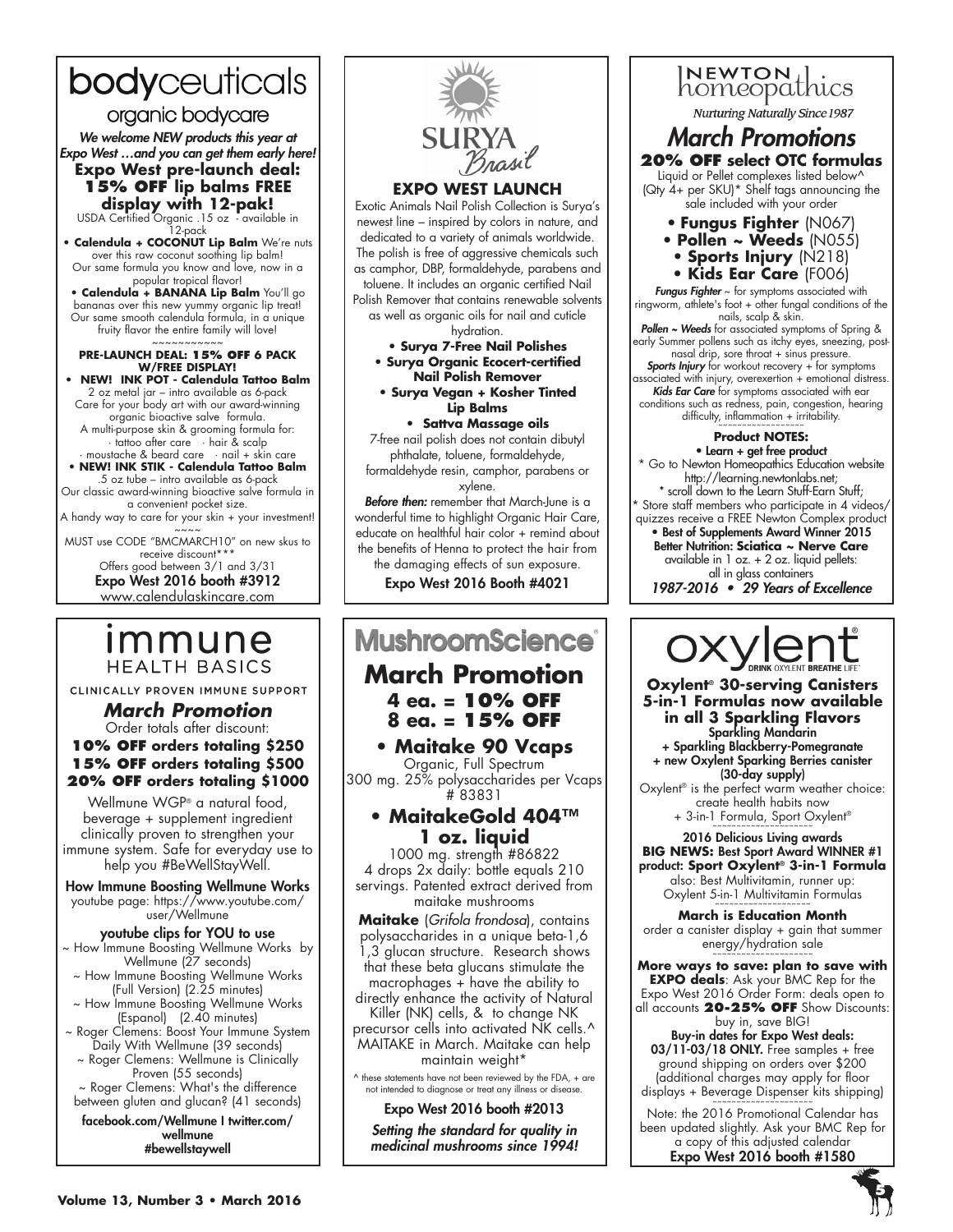#### **Attention Stores with Internet Sales** *continued from page 2*

supplements retailer. All food suppliers are frustrated: this affects mass and natural channels.

We have all seen more food recalls than we should have in the past few years, and we first must ask the question: is this a Prop 65 issue or a national issue? While this is not the way that the world of science, precision and food safety should be handled, we have to now fairly question what we hear when some companies have an unfortunate incident: dangerous food, or Prop 65!?

That being said, companies that are having food recalls for things such as salmonella are an entirely different category: this almost always is a failure of manufacture. Sloppy quality control or quality assurance; or in today's fast and dollardominated marketplace, no testing at all.

Good testing is available to handle these things—and proper and safe testing happens every day, especially for nutritional supplements. As we are finding more consumers looking for food-based products and things in those many definitions of whole foods, and even with supplements, it is plainly stated that your superior manufacturers are not having, and will not have, problems. This is not a case against safe food, it is a statement against ridiculously unreasonable and unique standards. Therefore, we enter a world where conscientious Manufacturers will be identifying for you certain items that they sell which may be entirely safe, but not safe enough to pass batch to batch California standards in one aspect or another of these California Prop 65 rules. Foods and supplements now have to comply with two very different sciences: the world's and California's. Food now becomes a variable of batch

# **BLUE PLANET** EYEWEAR **2016: another opportunity to do good**

## *Global Facts*

- 285 million people are estimated to be visually impaired worldwide
- 80% of all visual impairment can be prevented or cured
- An estimated 19 million children are visually impaired

#### **Blue Planet Eyewear How it works—it is simple**

Every time you purchase a pair of Blue Planet Eyewear we donate a pair to someone in need

#### **It Feels Good**

it feels good to give to date, we have given over 150.000 pairs JOIN US IN 2016! ~~~~~~~~~~~~~~~~~~

Please us orders@blueplaneteyewear.com to submit orders.

#### 2016 CATALOGUES NOW AVAILABLE ~~~~~~~~~~~~~~~~~~~

Blue Planet Headwear now available a pair of glasses is donated for every hat sold too

Expo West 2016 Booth #5060

**6**

testing: because this makes food more expensive if not appreciable any more safe.

Let's identify companies that will be safest to deal with in this modern world. **Bluebonnet Nutrition**® has invested the millions of dollars in the past dozen years to have a Q & A Department that performs flawless due-diligence: their competition should not be stumbling with these changes—as it is bad for the industry—but you will not see Bluebonnet Nutrition® stumble with these testing assurances. Bluebonnet has the most stringent and precise testing equipment, and the properly trained and qualified biochemists to produce the best mineral supplements available today. Same holds true for everything they produce, as they test everything with State of the Art and properly conducted QA finished product tests. This family-owned and operated company invests in the best ways to produce the best products from the best-sourced raw materials.

One reason that more and more stores are gravitating to **Herb Pharm**® as their primary liquid herb and western herbal source is because of their manufacture, and testing—and the fact that their record in the category of herbals is so clean: a perfect record! Herb Pharm® is a great company to partner with because they are so stable and reputable.

This is also a reason that **Nordic Naturals**® has the confidence of nearly 45% of those who buy Omega-3s. It is the reason that Nordic has over 50% of the market in the BMC territory: because they make their own product with proprietary manufacturing techniques. I can say that the industry has spent two decades trying to make a product as pure, fresh, great tasting (and in natural triglyceride form).

Nordic Naturals® is the uncontested leader in the manufacture of Omega-3s because of their standards. It is worth noting that while they manufacture in California, they were one of the few companies that was not insulted when the initial ambulance chasers took to lawsuits for easy funny money in California against Manufacturers who were selling fish oil in that State when Prop 65 first became a California law. The only good that was done was clogging the legal system, and many companies settled the extortion out of court. Nordic Naturals® passed every test then, and they have had the best track record every year for 20 years !

Freshness and purity is a concern for Fish oil, because if you are putting a fish oil into your body that is not fresh, or is presenting environmental contaminants in high numbers, then it is not only not good for you, it is bad for you. That is why Nordic Naturals® deserves the credit for the leadership in the Omega-3 Manufacture that they brought to market that got the whole natural channel of fish oil manufacturers to up their game and make a better quality product.Nordic's products have constantly gotten cleaner since I started working for them; from the best, to the best of the best; as Joar Opheim leads a team determined to make the best product in the world needed to correct the Omega-3 deficiency, available to everyone!

Equally, this is why and how **Himalaya Herbal HealthCare**® mastered every category of products that they sell with their Pure Herbs over the past decade in the natural channel. For every single herb that Himalaya Herbal HealthCare® makes, they should be your primary if not only choice, because they are so meticulous and scientific in their whole chain of command in the products that they make. Himalaya's quality product is internationally recognized as the world's best!

To state it clearly, the products that may have the hardest time meeting the tomfoolery of

California Prop 65 are herbs and plant foods: because they are grown in soil. So if you are gonna provide a product from andrographis or nettle—or rice or peas—then you need to source a farmer growing food on land that is naturally low in lead and heavy metals. And you need to have a constant supply of these superior foods: this is the best safeguard against the vagaries of stupid laws. Because stupid (California) laws will otherwise deem these foods carcinogenic—even if they comply with United States standards (and WHO standards and European Food Safety Standards) and EPA standards (thanks California: you are something else!)

Deemed unsafe not because they are filled with radiation, or are irradiated or sprayed with sulfur, or have the effluence from some chemical factory that is sending its garbage into the local water source—but because they are grown in fields (maybe healthy, Organic fields) where the mineral content is high enough that some insurance adjuster in a government contract calculates it to potentially be dangerous if someone ate a ridiculous abundance of that food!Not because it is nutrient-deficient from petrochemicals, or sprayed with harmful insecticides (turn a blind eye here, commercial agriculture), or because it is grown with an unnecessary and scary patent technology of genetic-modification, but because it has the same amount of lead found in plants since the soil of the planet was formed. Flint Michigan water, dangerous; apples and carrots grown in the U.S., certainly not "clearly carcinogenic" enough to be made to carry a warning. Yes, this is the modern world that we live in.

So: testing and laws for clean food: GOOD. Extreme legislation that has resulted after a California Attorney General tried to mollify the crazy free market suing that occurred after the loopholes in Prop 65 were unraveled: bad.Laws painted as consumer protection that are not pragmatic or health oriented or even reasonable: bad. And most importantly, this could affect you even if you are selling a safe and healthful food. Sell to California at your own peril.

What to do? Well, now that we are back to the legal ramifications (history, and facts being explained), you need to listen to the Manufacturers who are explaining the current legal climate and giving stores guidance in how to "repair your websites" to make them legally compliant. To be fair to the system, the California Attorney General, in trying to deal with this illogical and unreasonable legal travesty— Propositions out of control—has said, these are the things that you have to do to protect yourself (if you are selling things into California). So, you can pay attention and inoculate yourself legally, or ignore the warnings and hope for the best.

Once again, I must praise the industry leaders, Bluebonnet Nutrition®, who have shown leadership in clarifying one best path to make the stores compliant and to protect stores. You can imagine that all the big e-tailers are all aware of this and will be following the instructions to keep themselves legally protected. Bluebonnet is at the forefront of giving your store the simple guidelines to follow. Bluebonnet has several lit pieces that explain the situation that give stores that have websites some smart direction to get their public space legally safe, and what to do if you are shipping product to California. Thank you Bluebonnet (and Happy 25th Anniversary too).

The marketplace may be free—but it is also somewhat like the wild west. Free, but somewhat dangerous. This California law is one of the sharpest stones that can break the clear window of your storefront. Don't get into a legal tangle selling *continued on page 8*

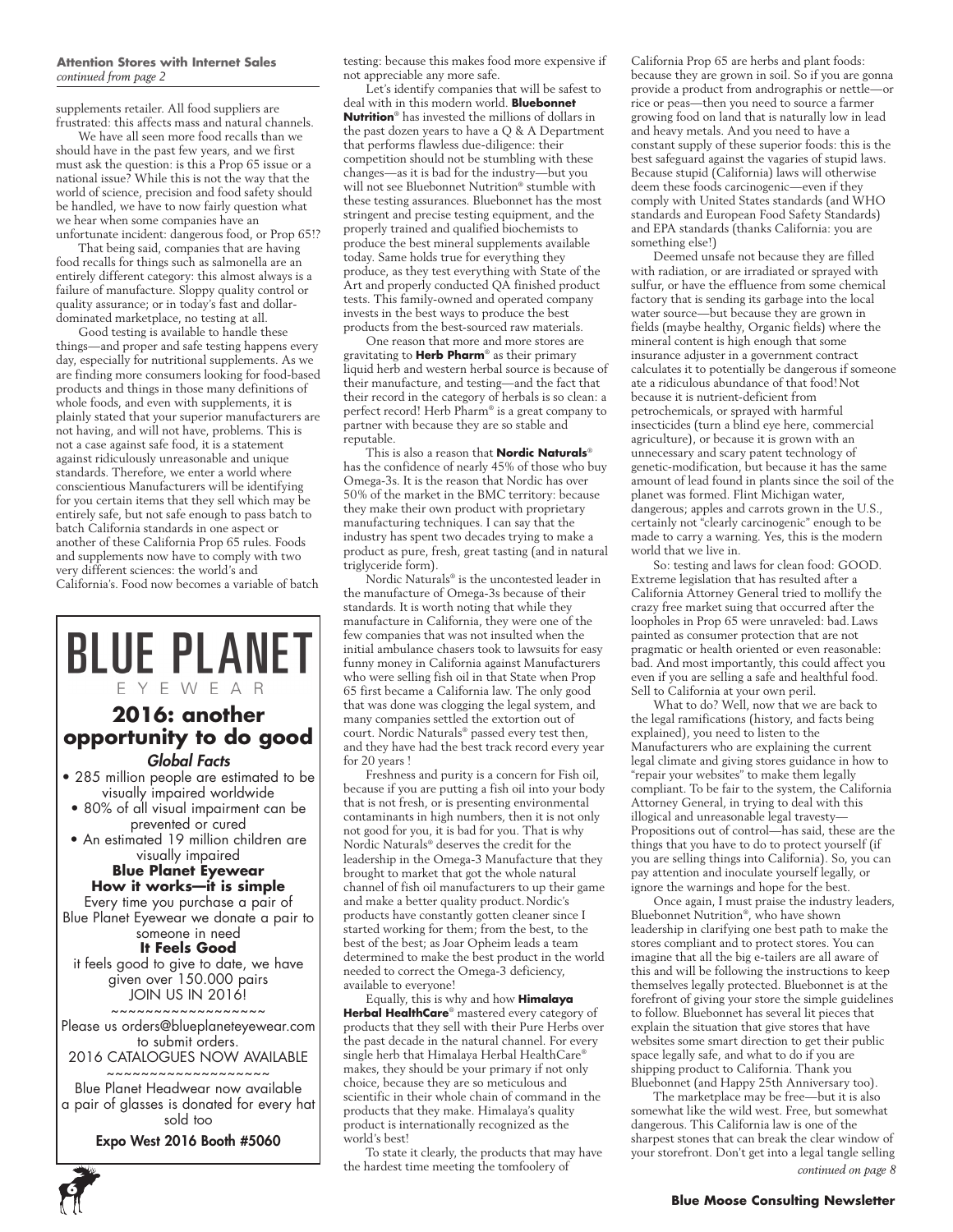hour confusing, and you have to ask, "how am I gonna survive in this marketplace?

Well, centuries ago in Constantinople and Cairo, Chang'an and London, the marketplaces were stuffed with people selling things: often the same things. The marketplace has always been about carving your space. Today, we need to carefully consider and occasionally embrace the new tools, and the changing ways that people are buying. I was honored to be invited to a strategic planning meeting for a store that just celebrated their 60th anniversary: the owner intelligently asked, how can we envision the world 10, 20, 60 years from now and how will we adjust to survive?

TV is no longer black and white: it is now beyond color—it is digital. Multichannel with every digital cell. Each person now buying many things sitting

alone: how can you get your message to all these people, no longer in need of driving *continued from page 1* **Expo West 2016** to a store, or shopping in the marketplace or even leaving their house? No longer talking to people and seeing their face to judge whether what they are saying is real and trustworthy.

The first thing to realize is that stores lose more business through outta stocks than anything mentioned above. The shopper wants something and you don't have it, they may never return. Shopper wants now! Stock what you believe in and consider it a mortal sin to ever be out of stock. If the 85% of the stores I visit better pursued this business essential, they would be 10-20% more successful without doing anything new. Stop buying massive buy-ins from products you consider dubious that are discounted everywhere on the internet. Be smarter: one who foolishly rides the back of the tiger ends up inside. Don't feed greedy untrustworthy tigers. Don't be fooled again.

## **TIME TO BUILD the Bluebonnet SUPER FRUITS section Labels that POP: whose SUPER FRUITS are you selling?**

#### **• Bluebonnet Nutrition: sold only to health food retailers • ALL SUPER FRUITS NON-GMO**

#### **• highest-quality extracts in a glass bottle; in veggie caps**

**• GRAPE SEED EXTRACT** 100 mg veggie caps 3 sizes:30, 60, 90

derived from Champagne grape seeds imported from France. These special grape seeds are turned into an extract known as Leucoselect® providing 100 mg per serving of grape seed extract standardized to 95% total polyphenols including oligomeric proanthocyanidins, monomeric polyphenols + flavonoids. Indena®-brand European standardization Kof-K Kosher-certified, NON-GMO

• EXTRA-STRENGTH CANTALOUPE MELON FRUIT EXTRACT *Q* 100 mg veggie caps 30, 60s. GliSODin® S.O.D.



• EXTRA-STRENGTH CANTALOUPE MELON FRUIT EXTRACT 250 mg veggie caps 30, 60s with Superoxide Dismutase [S.O.D.] 100 mg (100 IU) of the 1st orally effective, vegetarian form of SOD, known as GliSODin®, from cantaloupe melon.

SOD is one of the most potent antioxidant enzymes in the body. NON-GMO

#### **• CRANBERRY FRUIT EXTRACT** 500 mg veggie caps 60, 120s

500 mg of pure cranberry fruit extract without added sugar plus 60 mg of vitamin C to help maintain urinary tract health. Kof-K Kosher-certified, NON-GMO

#### • **CHERRY FRUIT EXTRACT** 60 veggie caps 60, 120s

combining 3 species of cherries [Sour Cherry (Prunus cerasus), Sweet Cherry (Prunus avium) + Black Cherry (Prunus serotina)] in one proprietary blend. Unlike other cherry fruit extracts, this unique blend has been freeze-dried at low temperatures to retain cellular integrity, shape, natural color + nutritional profile. The naturally occurring flavonoids – including anthocyanins – help to support joint health and protect against the damaging effects of free radicals Kof-K Kosher-certified, NON-GMO

#### **• POMEGRANATE WHOLE FRUIT EXTRACT** 60 veggie caps

a pomegranate extract from the whole fruit instead of just the seeds + skin where the most well researched and bioavailable active constituents – punicalagins – are most abundant. In fact, this unique whole fruit extract provides one of the highest levels of punicalagins on the market (160 mg/serving), which is responsible for its potent antioxidant activity and health benefits. Kof-K Kosher-certified, NON-GMO

**• GARCINIA CAMBOGIA FRUIT RIND EXTRACT** 60 veggie caps 60, 90s provides 1500 mg per serving of the patented South Asian fruit extract, Garcinia cambogia, known as Super CitriMax®, which is standardized to 60% (or 900 mg) hydroxycitric acid (HCA). Kof-K Kosher-certified, NON-GMO

**PICK YOUR FRUITS WISELY:** Bluebonnet Poster available to promote superior Super Fruits

\* in veggie caps, Non-GMO + sold only in health food stores with a MAP-Policy

# **Booth Schedule**

| Bluebonnet Nutrition <sup>®</sup> 1529 |  |
|----------------------------------------|--|
|                                        |  |
| Nordic Naturals <sup>®</sup> 2021      |  |
| Aloe Life™ International  1780         |  |
| Essential Formulas, Inc.  1929         |  |
| Himalaya™ USA 1525                     |  |
| Botanique by Himalaya  1525            |  |
| Mushroom Science® 2013                 |  |
|                                        |  |
|                                        |  |
| Vitalah <sup>TM</sup> /Oxylent 1580    |  |
| Bass® Brushes/                         |  |
| The Hair Doc Company  4333             |  |
|                                        |  |
|                                        |  |
|                                        |  |

What next: social media, loyalty programs? There is no one size fits all answer. Each store must decide what it can commit to and do it with vigor and creativity! Your BMC Rep wants to help. Google express is gonna start offering home delivery (forget the carbon footprint, "we do no evil"). Drones will deliver the Multiple and Probiotic and Omega-3 to your mouth and gently lay it in. The world is changing. News flash: 2016—269 of 1000 Walmarts will close worldwide, affecting 10,000 US workers. 154 of the locations are in the United States, 2/3rds of which are the smaller "Walmart Express" stores. (Only 12 U.S. Walmart Supercenters will close, along with four Sam's Club stores). People are wanting a harbor, a safe healthy place; a local community resource center. They will shop in your store if it is inviting. Multichannel home base.

I have never said anything more earnestly: each of you can survive and prevail. YOU are the reason this industry and this lifestyle has become so sought after. I fully believe in this natural foods movement, and I believe in all the stores that the BMC team services. We all can go multichannel and we all can survive. People are lined up to learn how to accomplish optimal health, and they are going everywhere but the right places: the vibrant health food store.

And the marketplace is swimming with charlatans. Stay informed, stay involved and respectfully engage every customer you meet. Only sell the best stuff. Teach and listen. I have dedicated my life to helping you become, or stay, the most important local community resource center that your area has. The positive polar opposite of the positive Fire Department and EMT.Preventative health care. Much better than today's hospitals: which are also ever evolving.

But you must intelligently address this multichannel world in your business strategy. Let's talk.❂